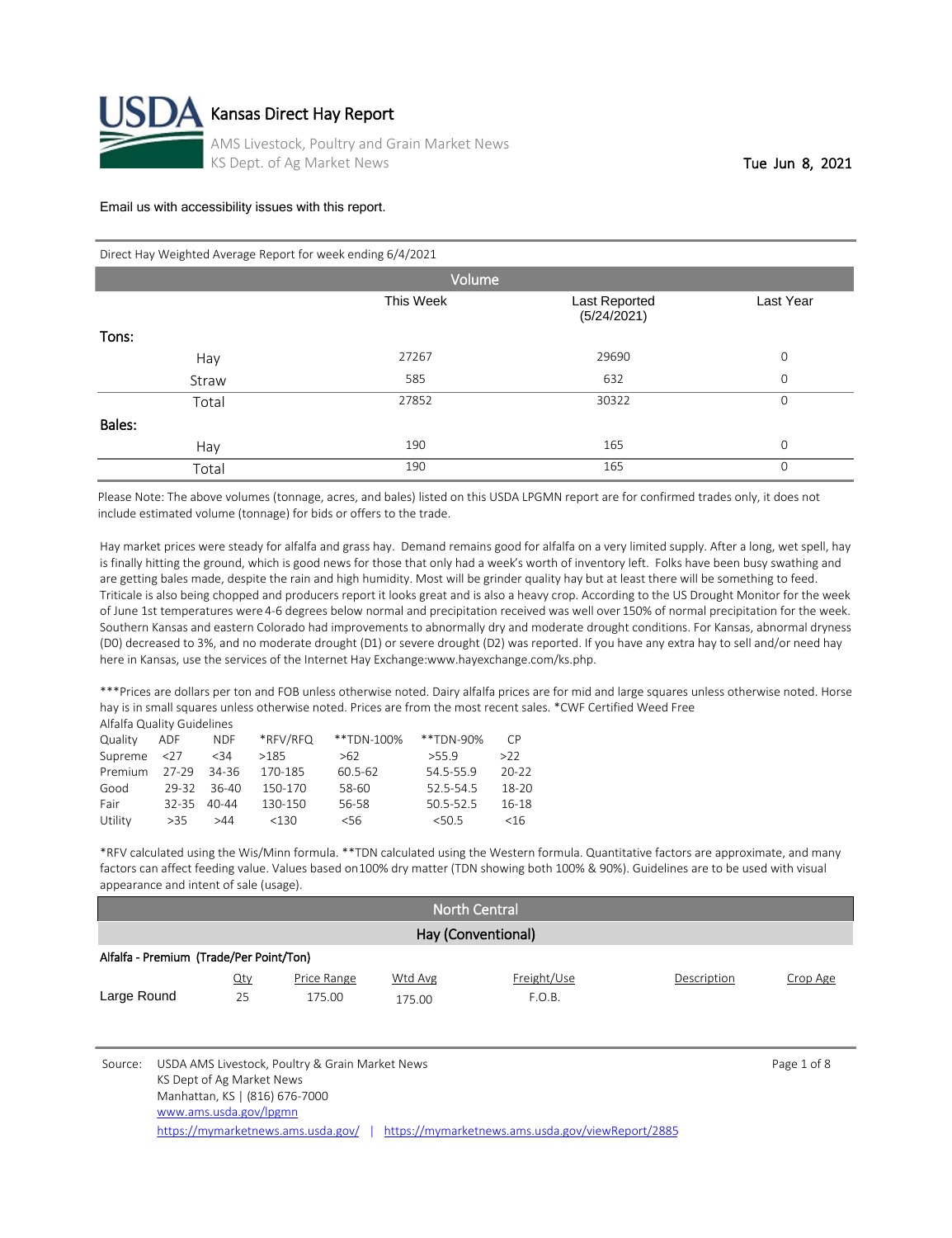

# $\mathbf A$  Kansas Direct Hay Report

AMS Livestock, Poultry and Grain Market News KS Dept. of Ag Market News Tue Jun 8, 2021

[Email us with accessibility issues with this report.](mailto:mars@ams.usda.gov?subjectNot%20able%20to%20access%20video%20auction%20report)

| Alfalfa - Good (Trade/Per Ton)                |             |               |                |                             |             |          |
|-----------------------------------------------|-------------|---------------|----------------|-----------------------------|-------------|----------|
|                                               | <u>Qty</u>  | Price Range   | Wtd Avg        | Freight/Use                 | Description | Crop Age |
| Large Square 4x4                              | 187.5       | 150.00        | 150.00         | F.O.B.                      |             |          |
| Alfalfa - Fair/Good (Trade/Per Ton)           |             |               |                |                             |             |          |
|                                               | $Q$ ty      | Price Range   | <b>Wtd Avg</b> | Freight/Use                 | Description | Crop Age |
| Ground                                        | 490         | 150.00-180.00 | 162.65         | Delivered                   |             |          |
| Large Round                                   | 375         | 100.00-120.00 | 110.00         | F.O.B.                      |             |          |
| Alfalfa/Sudan Mix - Fair/Good (Trade/Per Ton) |             |               |                |                             |             |          |
|                                               | $\Omega$ ty | Price Range   | Wtd Avg        | Freight/Use                 | Description | Crop Age |
| Ground                                        | 69          | 140.00        | 140.00         | Delivered                   |             |          |
|                                               |             |               |                |                             |             |          |
|                                               |             |               |                | <b>Straw (Conventional)</b> |             |          |
| Wheat - (Trade/Per Ton)                       |             |               |                |                             |             |          |

|              | Qtv | Price Range | Wtd Avg | Freight/Use        | Description | Crop Age |
|--------------|-----|-------------|---------|--------------------|-------------|----------|
| Large Square | 165 | 70.00       | 70.00   | <sup>=</sup> .O.B. |             |          |

|                                           |        |                    |                | <b>Northeast</b>   |             |          |
|-------------------------------------------|--------|--------------------|----------------|--------------------|-------------|----------|
|                                           |        |                    |                | Hay (Conventional) |             |          |
| Alfalfa - Supreme (Trade/Per Bale)        |        |                    |                |                    |             |          |
|                                           | $Q$ ty | Price Range        | Wtd Avg        | Freight/Use        | Description | Crop Age |
| Small Square                              | 25     | 10.00              | 10.00          | F.O.B.             |             | New Crop |
| Alfalfa - Premium/Supreme (Trade/Per Ton) |        |                    |                |                    |             |          |
|                                           | Qty    | Price Range        | <b>Wtd Avg</b> | Freight/Use        | Description | Crop Age |
| Medium Square<br>3x3                      | 75     | 120.00             | 120.00         | F.O.B.             |             |          |
| Alfalfa - Premium (Trade/Per Point/Ton)   |        |                    |                |                    |             |          |
|                                           | Qty    | Price Range        | <b>Wtd Avg</b> | Freight/Use        | Description | Crop Age |
| Large Square 3x4                          | 50     | 195.00             | 195.00         | F.O.B.             |             |          |
| Alfalfa - Good (Trade/Per Ton)            |        |                    |                |                    |             |          |
|                                           | $Q$ ty | <b>Price Range</b> | <b>Wtd Avg</b> | Freight/Use        | Description | Crop Age |
| Large Square 4x4                          | 125    | 160.00             | 160.00         | F.O.B.             |             |          |
| Alfalfa - Fair/Good (Trade/Per Ton)       |        |                    |                |                    |             |          |
|                                           | $Q$ ty | <b>Price Range</b> | <b>Wtd Avg</b> | Freight/Use        | Description | Crop Age |
| Large Round                               | 350    | 110.00-120.00      | 112.86         | F.O.B.             |             |          |

Source: USDA AMS Livestock, Poultry & Grain Market News Page 2 of 8 KS Dept of Ag Market News Manhattan, KS | (816) 676-7000 <https://mymarketnews.ams.usda.gov/> | <https://mymarketnews.ams.usda.gov/viewReport/2885> [www.ams.usda.gov/lpgmn](http://www.ams.usda.gov/lpgmn)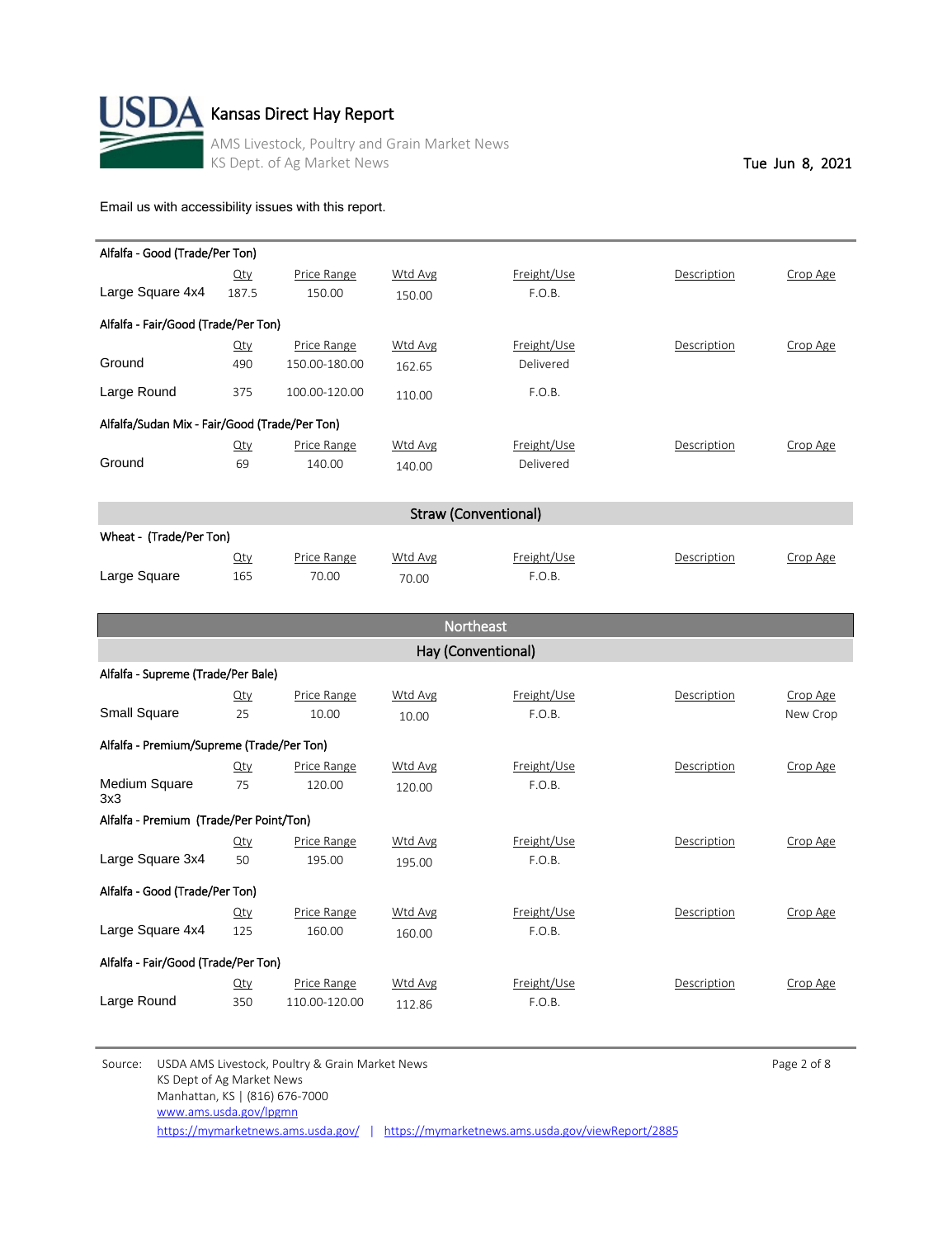

# **A** Kansas Direct Hay Report

AMS Livestock, Poultry and Grain Market News KS Dept. of Ag Market News Tue Jun 8, 2021

[Email us with accessibility issues with this report.](mailto:mars@ams.usda.gov?subjectNot%20able%20to%20access%20video%20auction%20report)

| Large Square 3x4                      | 100                                       | 120.00      | 120.00  | F.O.B.      |             |          |  |  |  |
|---------------------------------------|-------------------------------------------|-------------|---------|-------------|-------------|----------|--|--|--|
|                                       | Bluestem Grass - Premium (Trade/Per Bale) |             |         |             |             |          |  |  |  |
|                                       | Qty                                       | Price Range | Wtd Avg | Freight/Use | Description | Crop Age |  |  |  |
| <b>Small Square</b>                   | 10                                        | 6.50        | 6.50    | F.O.B.      |             | Old Crop |  |  |  |
| Bluestem Grass - Good (Trade/Per Ton) |                                           |             |         |             |             |          |  |  |  |
|                                       | $Q$ ty                                    | Price Range | Wtd Avg | Freight/Use | Description | Crop Age |  |  |  |
| Large Round                           | 69                                        | 60.00       | 60.00   | F.O.B.      |             |          |  |  |  |
| Brome Grass - Good (Trade/Per Ton)    |                                           |             |         |             |             |          |  |  |  |
|                                       | $Q$ ty                                    | Price Range | Wtd Avg | Freight/Use | Description | Crop Age |  |  |  |
| Large Round                           | 23                                        | 90.00       | 90.00   | Delivered   |             |          |  |  |  |
| Large Square 3x4                      | 69                                        | 110.00      | 110.00  | F.O.B.      |             |          |  |  |  |
| Brome Grass - Good (Trade/Per Bale)   |                                           |             |         |             |             |          |  |  |  |
|                                       | Qty                                       | Price Range | Wtd Avg | Freight/Use | Description | Crop Age |  |  |  |
| Large Round                           | 150                                       | 50.00       | 50.00   | F.O.B.      |             |          |  |  |  |
| <b>Small Square</b>                   | 5                                         | 7.00        | 7.00    | F.O.B.      |             | Old Crop |  |  |  |

| Northwest                           |                    |             |         |             |             |          |  |  |  |
|-------------------------------------|--------------------|-------------|---------|-------------|-------------|----------|--|--|--|
|                                     | Hay (Conventional) |             |         |             |             |          |  |  |  |
| Alfalfa - Premium (Trade/Per Ton)   |                    |             |         |             |             |          |  |  |  |
|                                     | $Q$ ty             | Price Range | Wtd Avg | Freight/Use | Description | Crop Age |  |  |  |
| Large Square 4x4                    | 25                 | 230.00      | 230.00  | F.O.B.      |             |          |  |  |  |
| Alfalfa - Fair/Good (Trade/Per Ton) |                    |             |         |             |             |          |  |  |  |
|                                     | $Q$ ty             | Price Range | Wtd Avg | Freight/Use | Description | Crop Age |  |  |  |
| Ground                              | 23                 | 135.00      | 135.00  | Delivered   |             |          |  |  |  |
| <b>Medium Square</b><br>3x3         | 400                | 180.00      | 180.00  | Delivered   |             | New Crop |  |  |  |

| <b>South Central</b>              |     |               |         |             |             |          |  |
|-----------------------------------|-----|---------------|---------|-------------|-------------|----------|--|
| Hay (Conventional)                |     |               |         |             |             |          |  |
| Alfalfa - Supreme (Trade/Per Ton) |     |               |         |             |             |          |  |
|                                   | Qty | Price Range   | Wtd Avg | Freight/Use | Description | Crop Age |  |
| Pellets 17%<br>Dehydrated         |     | 305.00-315.00 | 310.00  | F.O.B.      |             |          |  |
| <b>Small Square</b>               | 6   | 220.00        | 220.00  | F.O.B.      |             |          |  |

Source: USDA AMS Livestock, Poultry & Grain Market News **Page 3 of 8** Page 3 of 8 KS Dept of Ag Market News Manhattan, KS | (816) 676-7000 <https://mymarketnews.ams.usda.gov/> | <https://mymarketnews.ams.usda.gov/viewReport/2885> [www.ams.usda.gov/lpgmn](http://www.ams.usda.gov/lpgmn)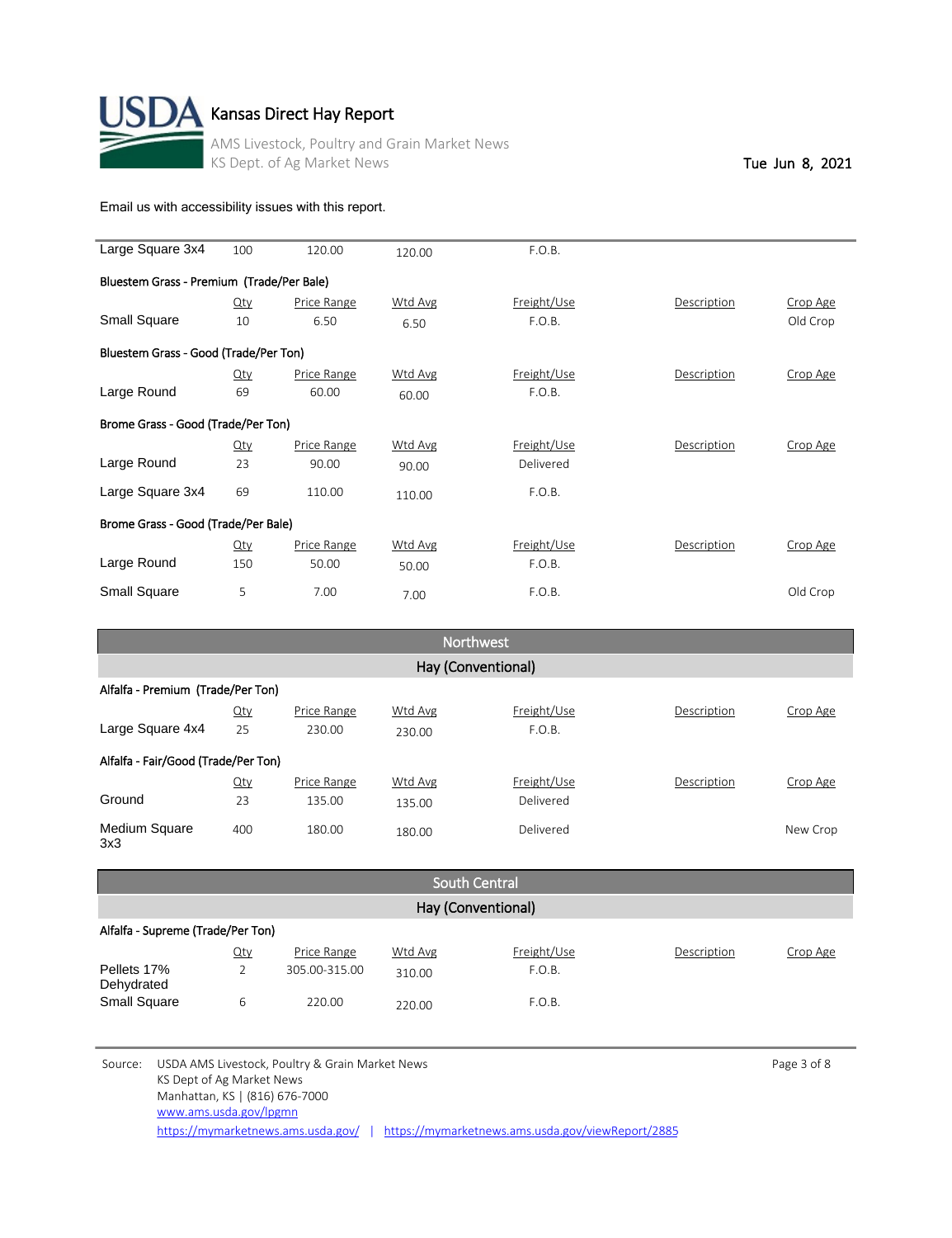

| Alfalfa - Supreme (Trade/Per Point/Ton) |        |               |         |                      |             |          |
|-----------------------------------------|--------|---------------|---------|----------------------|-------------|----------|
|                                         | $Q$ ty | Price Range   | Wtd Avg | Freight/Use          | Description | Crop Age |
| Large Square 3x4                        | 150    | 204.00        | 204.00  | F.O.B.               |             |          |
| Large Square 4x4                        | 25     | 200.00        | 200.00  | F.O.B.-Feedlot/dairy |             |          |
| Alfalfa - Premium (Trade/Per Ton)       |        |               |         |                      |             |          |
|                                         | Qty    | Price Range   | Wtd Avg | Freight/Use          | Description | Crop Age |
| Pellets 17%<br>Suncured                 | 525    | 210.00-230.00 | 229.05  | F.O.B.               |             |          |
| Alfalfa - Good/Premium (Trade/Per Ton)  |        |               |         |                      |             |          |
|                                         | $Q$ ty | Price Range   | Wtd Avg | Freight/Use          | Description | Crop Age |
| Large Square 3x4                        | 100    | 200.00        | 200.00  | F.O.B.-Feedlot/dairy |             |          |
| Alfalfa - Good (Trade/Per Ton)          |        |               |         |                      |             |          |
|                                         | $Q$ ty | Price Range   | Wtd Avg | Freight/Use          | Description | Crop Age |
| Large Round                             | 125    | 190.00        | 190.00  | F.O.B.               |             |          |
| Medium Square<br>3x3                    | 25     | 165.00        | 165.00  | F.O.B.               |             |          |
| Pellets 15%<br>Suncured                 | 445    | 215.00-220.00 | 216.18  | F.O.B.               |             |          |
| Alfalfa - Fair/Good (Trade/Per Ton)     |        |               |         |                      |             |          |
|                                         | $Q$ ty | Price Range   | Wtd Avg | Freight/Use          | Description | Crop Age |
| Ground                                  | 1169   | 160.00-205.00 | 180.00  | Delivered            |             |          |
| Large Round                             | 490    | 160.00-180.00 | 171.09  | Delivered            |             |          |
| Large Round                             | 1309   | 130.00-150.00 | 136.43  | F.O.B.               |             |          |
| Large Square 3x4                        | 100    | 155.00        | 155.00  | F.O.B.               |             |          |
| Ground                                  | 25     | 240.00        | 240.00  | Delivered            |             | New Crop |
| Large Round                             | 125    | 165.00        | 165.00  | F.O.B.               |             | Old Crop |
| Large Round                             | 250    | 150.00-155.00 | 152.50  | F.O.B.               |             | New Crop |
| Large Square 3x4                        | 25     | 180.00        | 180.00  | F.O.B.               |             | New Crop |
| Alfalfa - Fair/Good (Ask/Per Ton)       |        |               |         |                      |             |          |
|                                         | $Q$ ty | Price Range   | Wtd Avg | Freight/Use          | Description | Crop Age |
| Ground                                  |        | 185.00-190.00 |         | Delivered            |             | New Crop |
| Alfalfa - Fair (Trade/Per Ton)          |        |               |         |                      |             |          |
|                                         | $Q$ ty | Price Range   | Wtd Avg | Freight/Use          | Description | Crop Age |
| Large Square 3x4                        | 200    | 170.00        | 170.00  | F.O.B.               |             | Old Crop |

Source: USDA AMS Livestock, Poultry & Grain Market News **Page 4 of 8** Page 4 of 8 KS Dept of Ag Market News Manhattan, KS | (816) 676-7000 [www.ams.usda.gov/lpgmn](http://www.ams.usda.gov/lpgmn)

<https://mymarketnews.ams.usda.gov/> | <https://mymarketnews.ams.usda.gov/viewReport/2885>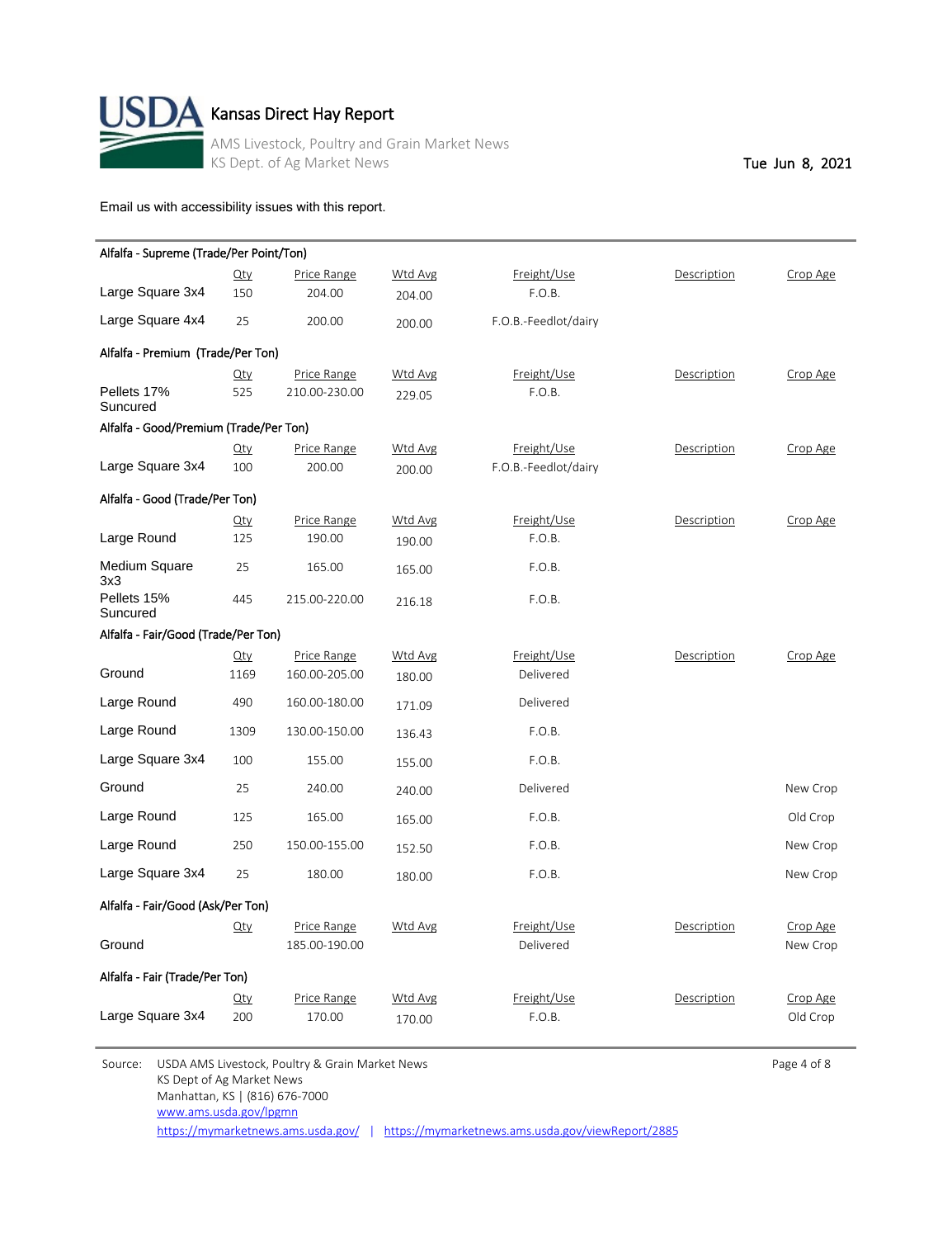

| Oat - Good (Trade/Per Ton)       |                             |                       |                   |                       |             |          |  |  |
|----------------------------------|-----------------------------|-----------------------|-------------------|-----------------------|-------------|----------|--|--|
|                                  | $Q$ ty                      | Price Range           | Wtd Avg           | Freight/Use           | Description | Crop Age |  |  |
| Large Square 3x4                 | 125                         | 120.00                | 120.00            | F.O.B.                |             |          |  |  |
| Rye Grass - Good (Trade/Per Ton) |                             |                       |                   |                       |             |          |  |  |
| Large Square 3x4                 | $Q$ ty<br>125               | Price Range<br>120.00 | Wtd Avg<br>120.00 | Freight/Use<br>F.O.B. | Description | Crop Age |  |  |
| Triticale - Good (Trade/Per Ton) |                             |                       |                   |                       |             |          |  |  |
| Large Square 3x4                 | $Q$ ty<br>125               | Price Range<br>120.00 | Wtd Avg<br>120.00 | Freight/Use<br>F.O.B. | Description | Crop Age |  |  |
|                                  | <b>Straw (Conventional)</b> |                       |                   |                       |             |          |  |  |

| Wheat - (Trade/Per Ton) |                  |                      |                  |                       |             |          |  |
|-------------------------|------------------|----------------------|------------------|-----------------------|-------------|----------|--|
| Large Square            | <u>Qty</u><br>20 | Price Range<br>60.00 | Wtd Avg<br>60.00 | Freight/Use<br>F.O.B. | Description | Crop Age |  |
| Large Square            | 125              | 120.00               | 120.00           | Delivered             |             |          |  |

| Southeast                               |            |               |                |                      |             |          |  |
|-----------------------------------------|------------|---------------|----------------|----------------------|-------------|----------|--|
| Hay (Conventional)                      |            |               |                |                      |             |          |  |
| Alfalfa - Supreme (Trade/Per Point/Ton) |            |               |                |                      |             |          |  |
|                                         | <u>Qty</u> | Price Range   | <b>Wtd Avg</b> | Freight/Use          | Description | Crop Age |  |
| Large Square 4x4                        | 250        | 189.00-280.00 | 219.60         | F.O.B.-Feedlot/dairy |             |          |  |
| Large Square 4x4                        | 50         | 300.00        | 300.00         | F.O.B.               |             | New Crop |  |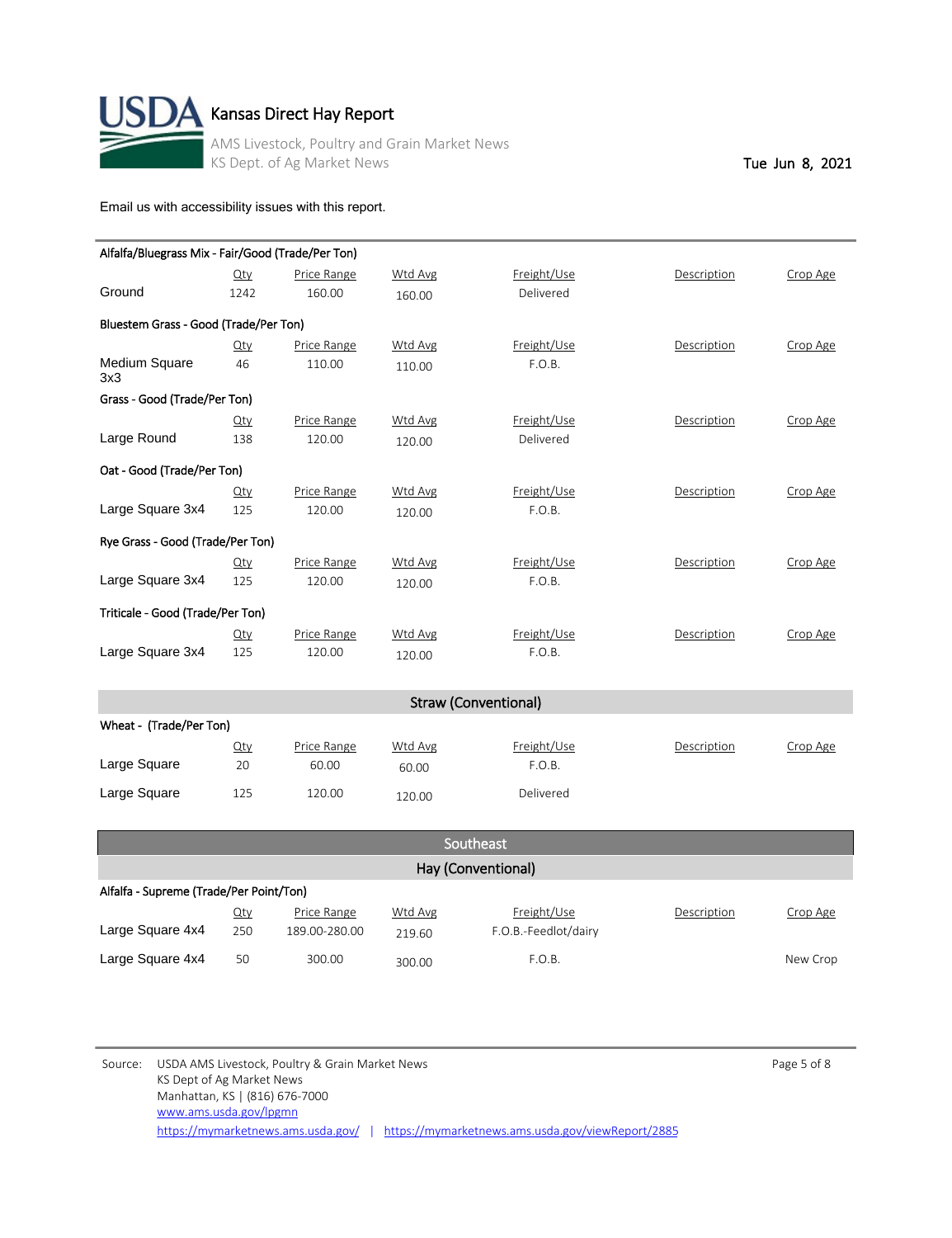

| Alfalfa - Premium/Supreme (Trade/Per Ton)     |        |               |         |             |                     |          |
|-----------------------------------------------|--------|---------------|---------|-------------|---------------------|----------|
|                                               | $Q$ ty | Price Range   | Wtd Avg | Freight/Use | Description         | Crop Age |
| Large Square 3x4                              | 50     | 200.00        | 200.00  | F.O.B.      |                     |          |
| Alfalfa - Good (Trade/Per Ton)                |        |               |         |             |                     |          |
|                                               | Qty    | Price Range   | Wtd Avg | Freight/Use | Description         | Crop Age |
| Large Square 4x4                              | 25     | 160.00        | 160.00  | F.O.B.      |                     |          |
| Bluestem Grass - Premium (Trade/Per Ton)      |        |               |         |             |                     |          |
|                                               | $Q$ ty | Price Range   | Wtd Avg | Freight/Use | Description         | Crop Age |
| Large Square 3x4                              | 25     | 100.00        | 100.00  | F.O.B.      |                     |          |
| <b>Small Square</b>                           | 384    | 115.00-140.00 | 116.63  | F.O.B.      |                     |          |
| Bluestem Grass - Good (Trade/Per Ton)         |        |               |         |             |                     |          |
|                                               | $Q$ ty | Price Range   | Wtd Avg | Freight/Use | Description         | Crop Age |
| Large Round                                   | 48     | 75.00-85.00   | 78.51   | F.O.B.      |                     |          |
| Large Round                                   | 126.5  | 70.00-90.00   | 88.25   | Delivered   |                     |          |
| Large Square 3x4                              | 294    | 90.00-135.00  | 109.93  | F.O.B.      |                     |          |
| Large Square 4x4                              | 205.5  | 85.00-130.00  | 114.88  | F.O.B.      |                     |          |
| Bluestem Grass - Fair (Trade/Per Ton)         |        |               |         |             |                     |          |
|                                               | $Q$ ty | Price Range   | Wtd Avg | Freight/Use | Description         | Crop Age |
| Large Round                                   | 11.5   | 55.00         | 55.00   | Delivered   |                     | Old Crop |
| Bluestem Grass - Utility/Fair (Trade/Per Ton) |        |               |         |             |                     |          |
|                                               | $Q$ ty | Price Range   | Wtd Avg | Freight/Use | Description         | Crop Age |
| Large Round                                   | 11.5   | 40.00         | 40.00   | Delivered   |                     | Old Crop |
| Bluestem Grass - Utility (Trade/Per Ton)      |        |               |         |             |                     |          |
|                                               | Qty    | Price Range   | Wtd Avg | Freight/Use | Description         | Crop Age |
| Large Round                                   | 92     | 55.00-100.00  | 77.50   | F.O.B.      | Certified Weed Free |          |
| Brome Grass - Good (Trade/Per Ton)            |        |               |         |             |                     |          |
|                                               | $Q$ ty | Price Range   | Wtd Avg | Freight/Use | Description         | Crop Age |
| Large Square 3x4                              | 34.5   | 115.00        | 115.00  | F.O.B.      |                     |          |

Source: USDA AMS Livestock, Poultry & Grain Market News **Page 6 of 8** Page 6 of 8 KS Dept of Ag Market News Manhattan, KS | (816) 676-7000 <https://mymarketnews.ams.usda.gov/> | <https://mymarketnews.ams.usda.gov/viewReport/2885> [www.ams.usda.gov/lpgmn](http://www.ams.usda.gov/lpgmn)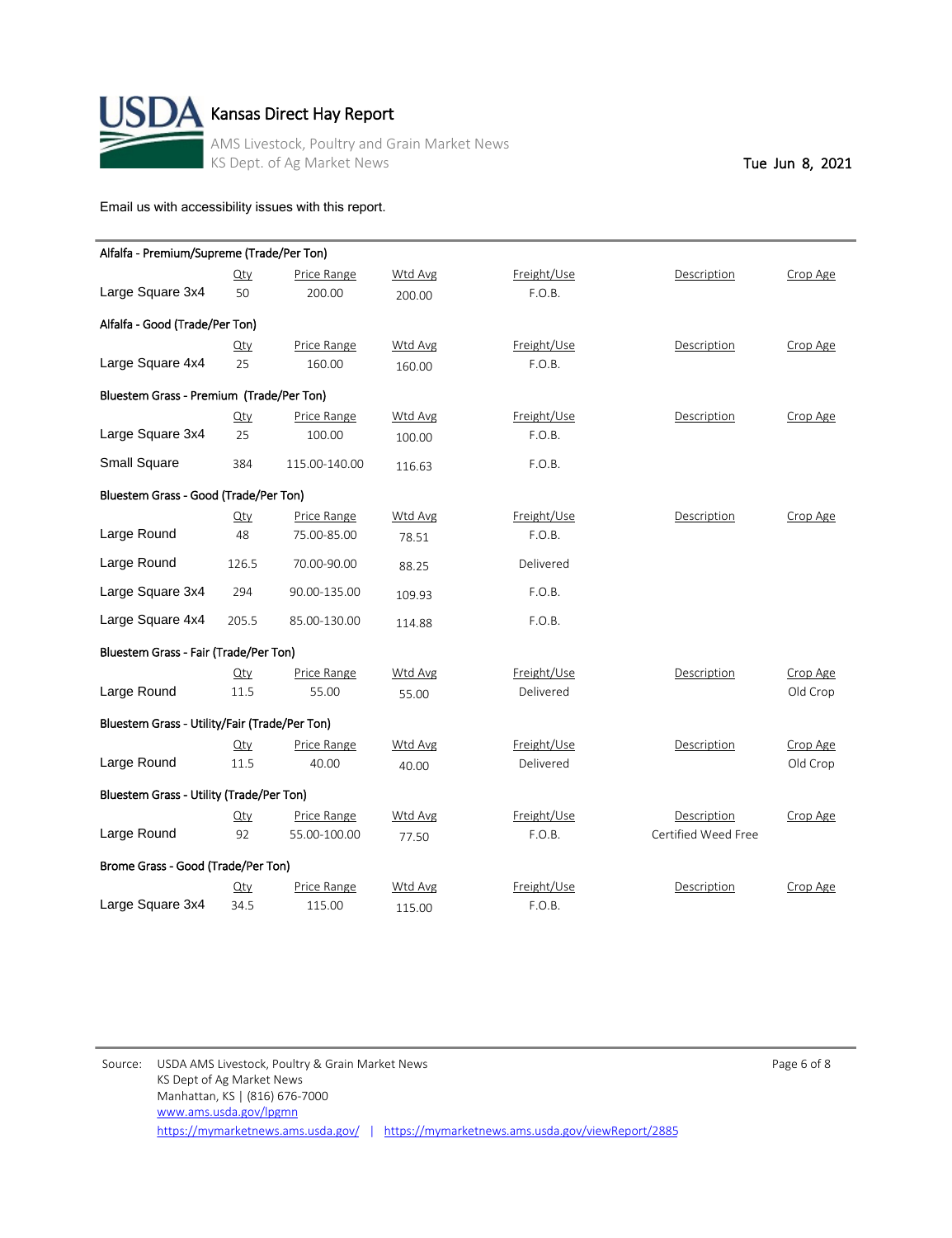

| <b>Straw (Conventional)</b>               |               |                       |                   |                                     |             |          |  |  |
|-------------------------------------------|---------------|-----------------------|-------------------|-------------------------------------|-------------|----------|--|--|
| Wheat - (Trade/Per Ton)                   |               |                       |                   |                                     |             |          |  |  |
| Large Square                              | $Q$ ty<br>200 | Price Range<br>60.00  | Wtd Avg<br>60.00  | Freight/Use<br>F.O.B.               | Description | Crop Age |  |  |
|                                           |               |                       |                   | Southwest                           |             |          |  |  |
|                                           |               |                       |                   | Hay (Conventional)                  |             |          |  |  |
| Alfalfa - Supreme (Trade/Per Point/Ton)   |               |                       |                   |                                     |             |          |  |  |
| Large Square 3x4                          | $Q$ ty<br>250 | Price Range<br>250.00 | Wtd Avg<br>250.00 | Freight/Use<br>F.O.B.-Feedlot/dairy | Description | Crop Age |  |  |
| Large Square 4x4                          | 334           | 210.00                | 210.00            | Delivered-Feedlot/dairy             |             |          |  |  |
| Large Square 4x4                          | 496.5         | 200.00-210.00         | 206.73            | F.O.B.                              |             |          |  |  |
| Alfalfa - Premium (Trade/Per Ton)         |               |                       |                   |                                     |             |          |  |  |
|                                           | $Q$ ty        | Price Range           | Wtd Avg           | Freight/Use                         | Description | Crop Age |  |  |
| Pellets 17%<br>Suncured                   | 355           | 230.00                | 230.00            | F.O.B.                              |             |          |  |  |
| Alfalfa - Good (Trade/Per Ton)            |               |                       |                   |                                     |             |          |  |  |
|                                           | $Q$ ty        | Price Range           | Wtd Avg           | Freight/Use                         | Description | Crop Age |  |  |
| Large Square 4x4                          | 250           | 200.00                | 200.00            | Delivered                           |             |          |  |  |
| Pellets 15%<br>Suncured                   | 355           | 225.00                | 225.00            | F.O.B.                              |             |          |  |  |
| Large Square 3x4                          | 2500          | 185.00                | 185.00            | F.O.B.                              |             | New Crop |  |  |
| Alfalfa - Good (Trade/Per Point/Ton)      |               |                       |                   |                                     |             |          |  |  |
|                                           | $Q$ ty        | Price Range           | Wtd Avg           | Freight/Use                         | Description | Crop Age |  |  |
| Large Square 4x4                          | 162.5         | 220.00                | 220.00            | F.O.B.                              |             |          |  |  |
| Alfalfa - Good (Contract (Trade)/Per Ton) |               |                       |                   |                                     |             |          |  |  |
|                                           | $Q$ ty        | Price Range           | Wtd Avg           | Freight/Use                         | Description | Crop Age |  |  |
| Large Square 3x4                          | 400           | 155.00                | 155.00            | F.O.B.                              |             | Old Crop |  |  |
| Alfalfa - Fair/Good (Trade/Per Ton)       |               |                       |                   |                                     |             |          |  |  |
|                                           | $Q$ ty        | Price Range           | Wtd Avg           | Freight/Use                         | Description | Crop Age |  |  |
| Ground                                    | 2282          | 190.00-240.00         | 207.15            | Delivered                           |             |          |  |  |
| Large Round                               | 316.5         | 190.00                | 190.00            | Delivered                           |             |          |  |  |
| Large Round                               | 1000          | 180.00                | 180.00            | F.O.B.                              |             |          |  |  |

Source: USDA AMS Livestock, Poultry & Grain Market News **Page 7 of 8** Page 7 of 8 KS Dept of Ag Market News Manhattan, KS | (816) 676-7000 <https://mymarketnews.ams.usda.gov/> | <https://mymarketnews.ams.usda.gov/viewReport/2885> [www.ams.usda.gov/lpgmn](http://www.ams.usda.gov/lpgmn)